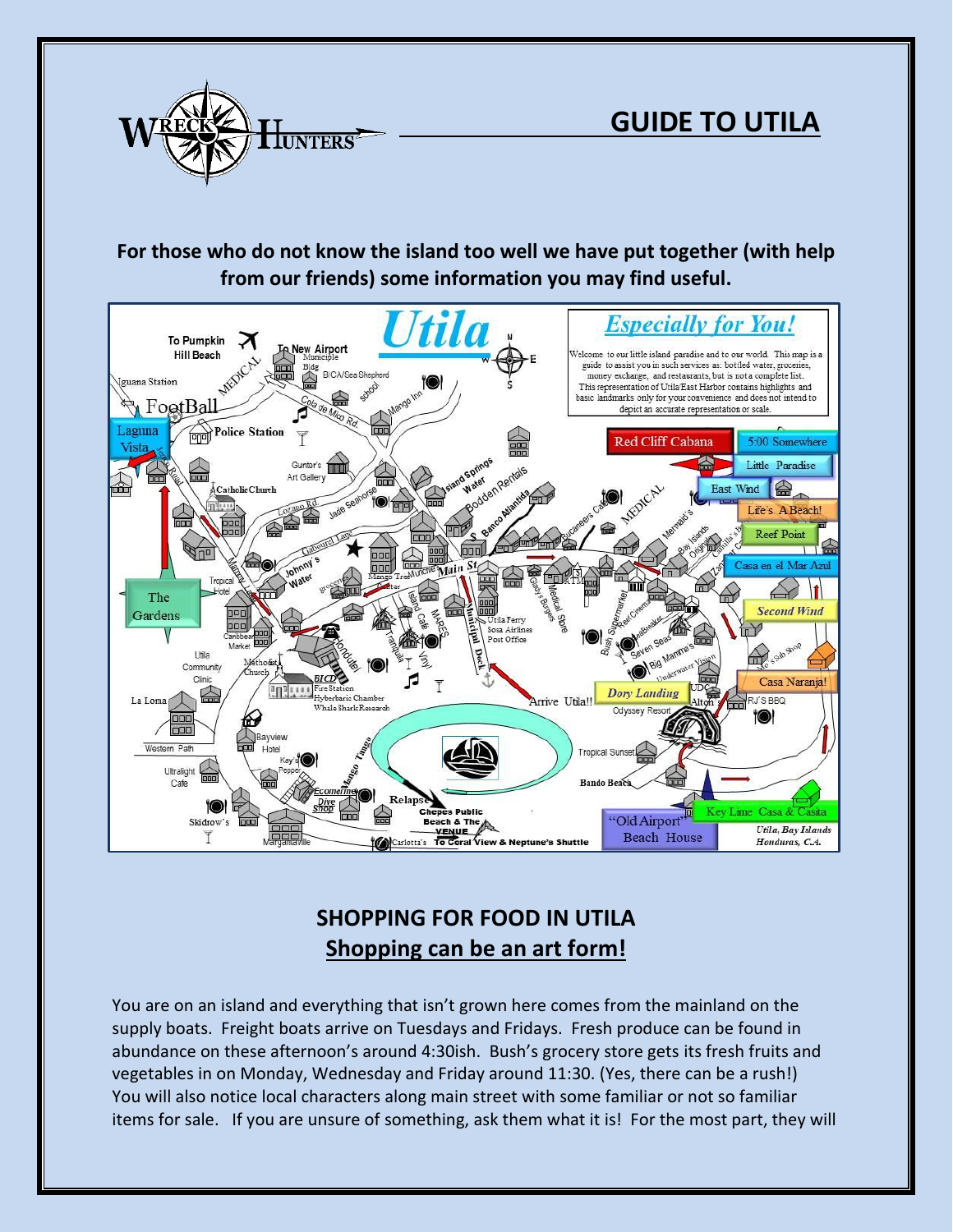be happy to explain what to do with it! You will also find avocados, star fruit, lychees (those weird red spiky fruits that are the 'good food' de jour), mangos, papayas, pineapples, coconuts and other treats that grow on the island!

### **Fresh Fish & Seafood:**

Zorro Bush is a local fisherman who docks at Paradise Driers between 9:30 and 10:30am on most days (when he catches something). He will have his catch from early that morning so you know it is fresh! He is also happy to filet it for you right there on the dock. No kidding. Some fish he catches may include tuna, snapper, grouper, mahi mahi, barracuda and whatever else is in season. You can also find limited selection of frozen fish and shrimp at Bush's and at Archie's. You can also take a boat out to the Cays to see what Bess has at the Fish Market. (Pigeon Cay is small but quite an interesting fishing village; worth a visit!)

### **SuperMarkets and Stores:**

Halfway along the main street, heading toward Bando Beach away from the ferry Bush's Supermarket: This would be the mega store on the island and perfect for a one-stop



shop for everything you may need – canned and fresh foods, liquor, sodas, paper products, bug spray and an assortment of over-the-counter medications. It is usually a bit more expensive than the smaller stores; however, you will find items you cannot find anywhere else.

Big plus is that they will deliver to your house! We do recommend a tip to the delivery guy! Bush's is located on Main Street.



**Mini Market at Mermaids:** This is a much smaller shop but competitive prices, biscuits, bread and basics. They also have a good selection of fresh fruit and vegetables. Located on Main Street – further up the main street from Bush's

### **Caribbean Market:**

Ethne and Shelby are raising the bar for a small corner store. Right across the street from the park and the fire station (west of the dock by BICD) this little shop is jam packed with unexpected surprises. Jo gets our strawberries here for our smoothies, and they have an unexpectedly good selection of Del Coral steaks (mmm…) along with most of the basics. If you don't see what you are looking for just ask. If they don't have it they'll try to get it for you on the next freight boat coming in! Wonderfully service oriented and excellently priced.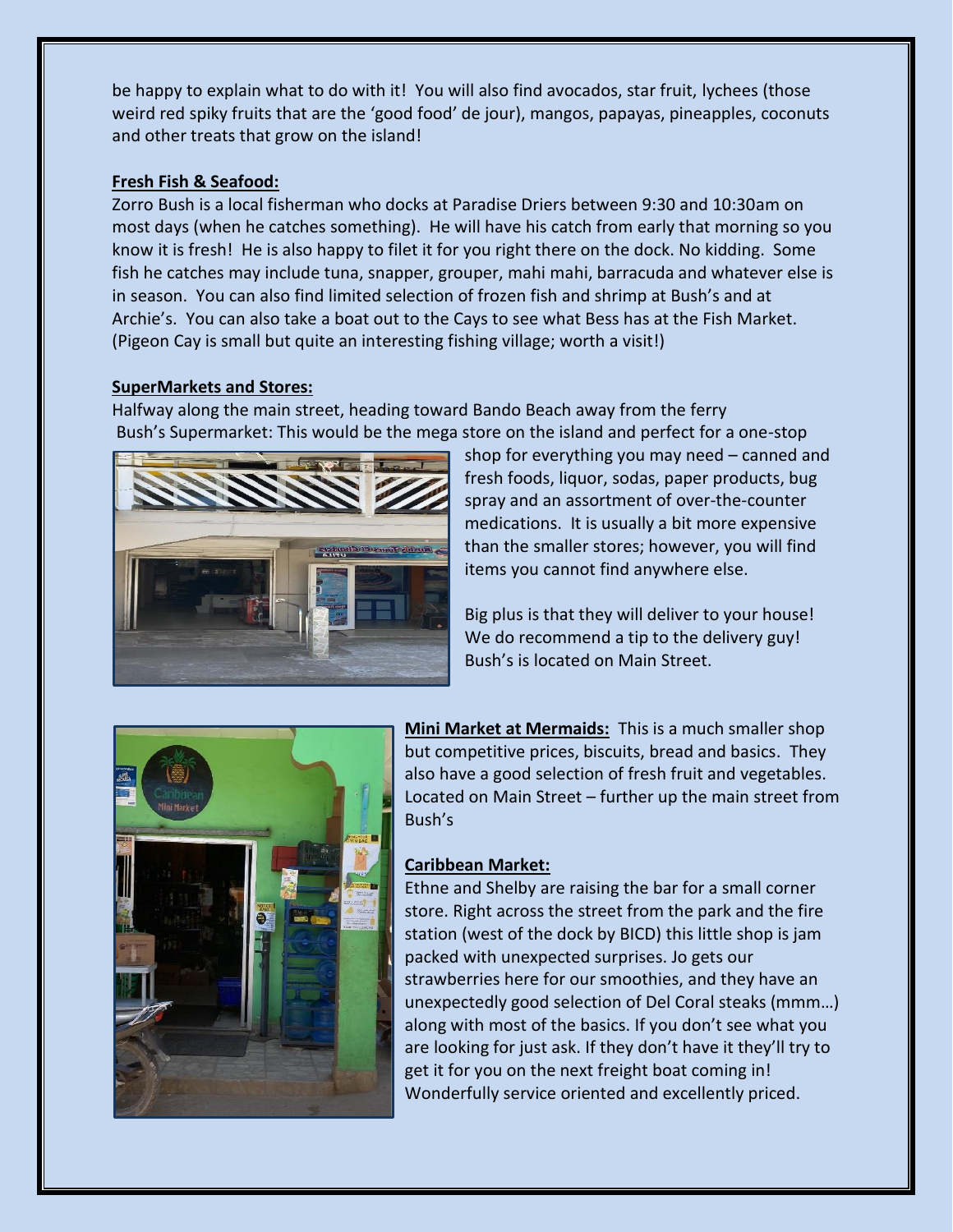There are many, many more small shops lining the streets on Utila, and you may be surprised at what you can/cannot find in them. All are locally owned and operated. Stop in… look around…and maybe buy something!

### **Water**

For drinking water, you can purchase it from the supermarket, you can contact Gabriel's and they have speedy delivery service.

# **RESTAURANTS**

We are happy to share some of our favorite spots. As restaurants often change names and locations, please forgive us if they are not open during your stay! It won't be our fault~ **Tipping Tips:**

Tipping for a full sit-down service is customary at 10% to 20%. Some restaurants are starting to add the tip to the bill, but do not tell you that **they have automatically added 10%.** You may want to check the bill before handing over your money or ask if they have added it automatically.

For counter or take out ordering, there is usually a tip-jar and a small tip is always appreciated.



**Mango Tango:** One of our all-time favorites! Located on the ocean down by the Public Beach, (Cheppes Beach) and with a view of the Bay, makes this a perfect spot to enjoy a sunset, a romantic evening or dinner with a group of friends! Great menu including homemade pasta's, wonderful appetizers, lionfish burgers, tasty salads, and a wonderful steak (a rare find on Utila). You may want to make a reservation. Sunday morning brunch is also a wonderful treat – Eggs Benedict and Bloody Mary's. You can find them about 100 yards shy of Cheppes Beach on Main Street. <https://www.facebook.com/mangotangoutila/>

**Mango Inn Bar and Grill:** Located at Mango Inn Hotel. Lovely Tropical setting and good food. Tuesday nights get very busy for their 2 for 1 pizza nights; show up early, or don't eat! A great plus is that they will deliver full meals from the menu. See their Facebook page: https://www.facebook.com/Mango-Inn-Bar-Grill-1454907788080736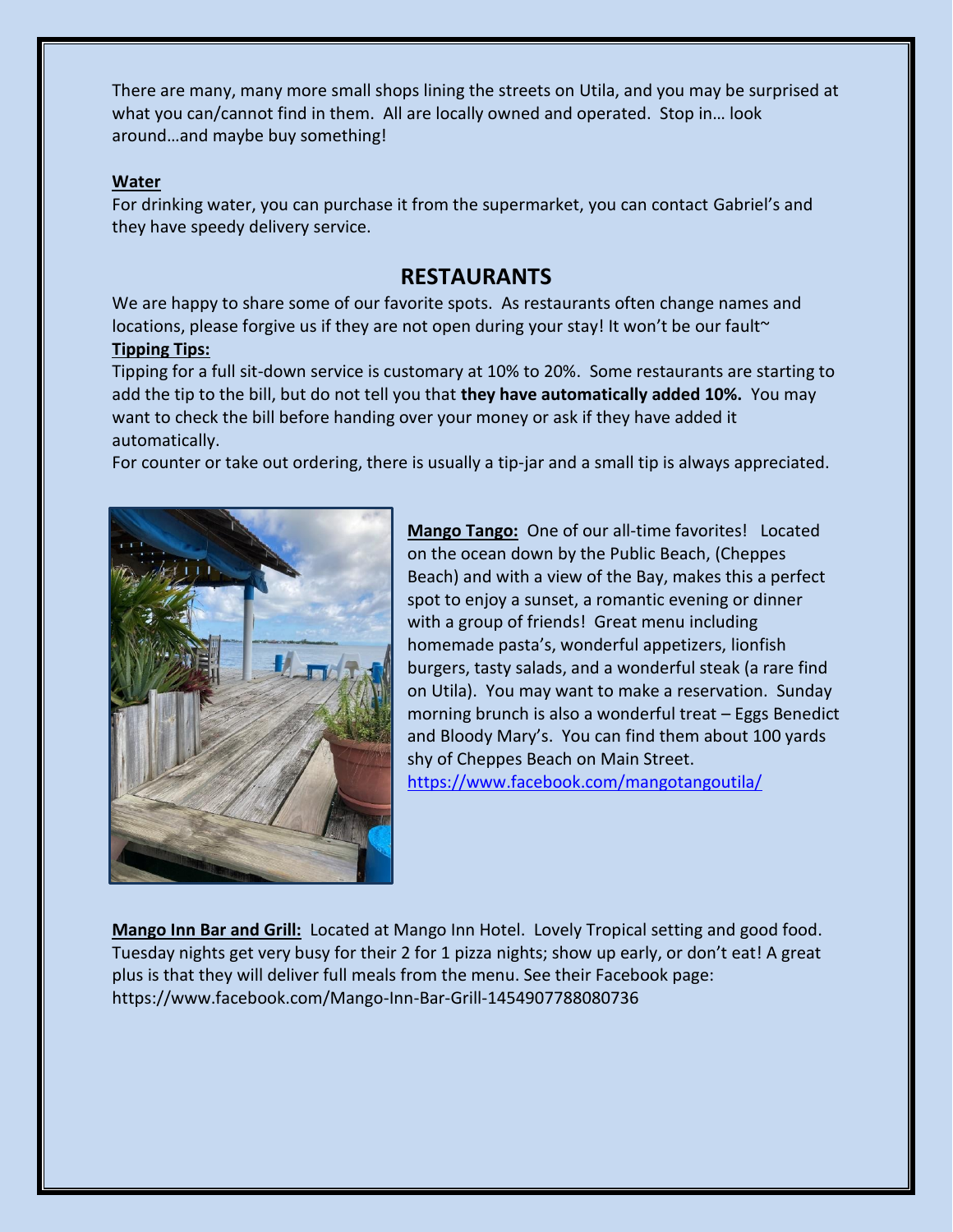

**R.J.'s BBQ Grill:** BBQ grill specialties including fish (usually a variety of 5 options), beef, pork chops and lamb (usually). Order by the counter and grab your seat. Get there early – it gets busy and offerings sell out quickly). Open only on Wednesday, Friday and Sundays at 5:00pm. This is a longtime institution on the island, known for their large portions and low prices. Located across from Alton's Dive Shop (by the bridge). HINT: Sit at the 'liars table' in back! https://www.facebook.com/RjsBarGrill



**Pirates Bay Bar & Grill:** A great place for breakfast and lunch or supper with a great menu! Their chicken wrap is definitely worth a try! Freshly made smoothies are always good! Open daily to 6:00 PM-10PM We love it here! (If you're really hungry ask for a "Tony Breakfast", it's not on the menu, but they'll make it for you!) Located on the sea at Capt'n Morgan's Dive center.

This bar is run by Eva – Gunter's daughter, and you will find it very welcoming. The prices are excellent and I get my breakfast and often dinner from Eva. If it is not on the menu just ask and it is delivered. You can sit in the shade or the sun, in a hammock or on the dock.

Once a week there is a BBQ and beer pong – you need to sign up for these events! Be prepared not to dive the following day!!

**Burger Shack** For a great burger and 'proper handmade chips' the burger shack is a great place to pick up a very well-priced burger. They are based opposite the Tea Garden on the left-hand side from the ferry towards Chepes Beach.

**Caribbean Café:** A great menu when you are really hungry or just need a snack. Open breakfast, lunch and dinner. Located on the 2<sup>nd</sup> floor at Hotel Utila (next to the park).

**Buccaneer Café:** They usually have a very good nightly and lunch specials along with their regular menu items. Open for breakfast, lunch and dinner. Try their Taco Salad! https://www.facebook.com/Buccaneers-Grill-Utila-1413241532262590/

**Skid Row:** Although it is known as the ultimate dive bar (it is VERY basic but iconic!) Great for a beer and a game of pool. [https://www.facebook.com/SkidRowBar\)](https://www.facebook.com/SkidRowBar)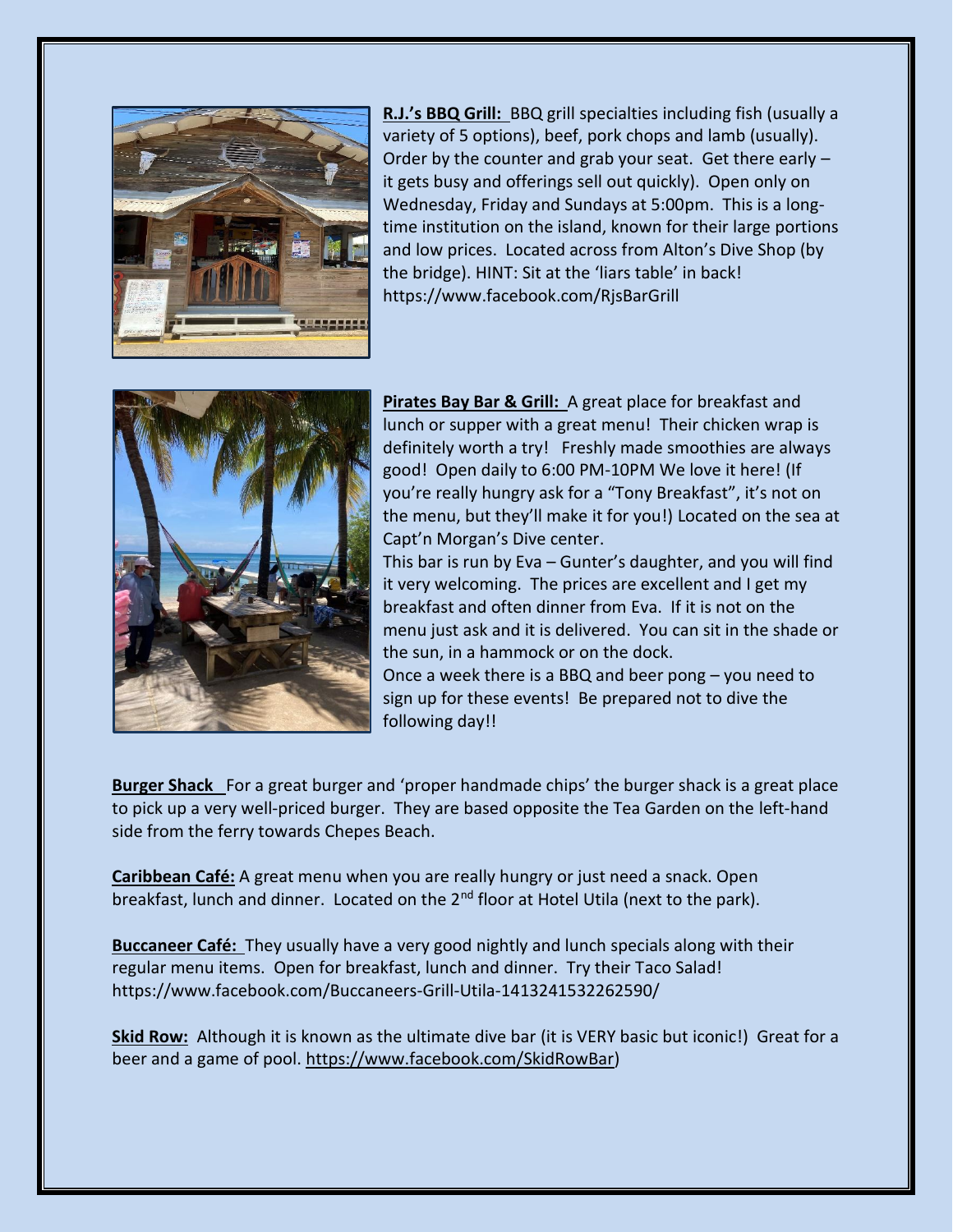**Mermaids:** Dinner and lunch buffet. Closest thing to fast food on the island. They also deliver if they know where you are. Food ain't too bad! https://www.facebook.com/MermaidsUtila/

**Trudy's:** Located at Underwater Vision. Open for breakfast, lunch and dinner. Excellent Panini, Tuesday is Chicken Wing night, (ever had peanut butter and jelly?!) and Saturdays are BBQ night. They also serve a favorite breakfast of ours, along with some VERY good coffee. Worth it, for sure! They are the restaurant for Underwater Vision on Main Street. [\(https://www.facebook.com/UnderwaterVision\)](https://www.facebook.com/UnderwaterVision)

**Josie's:** Located east of the Municipal (or Market) Dock, and in front of Bodden's industrial dock, you'll find a cute little bistro in the front yard of a house. That be Josie's! Great morning offerings with a lean toward more healthful items to select from include smoothies and healthful lunches; always served with knowledge and a smile. Also ask about the next Wine Tasting that she hosts as demand requires. (We generally end up buying 2-4 cases!)

**Bando Beach:** Okay… this is a favorite of ours. At the far east end of the island, Bando Beach is a full-service restaurant bar with fabulous views, good food, delightful cocktails, imported beers, and a few wine offerings. Staple foods include pork chops, tacos, nachos, hamburgers, and custom-made sandwiches. Yep, you can invent your own sandwich and they'll do their best to create it for you. Now, if that doesn't add fun to having a bite to eat we don't know how to help you! Sunsets here are spectacular and you'll often see us at a table or our corner of the bar for a sunset cocktail and a nibble.



**Tank'd:** This is where you will be diving from . Located just a tad further done from Pelicans just before the bridge to Bando Beach is Odyssey Resort on the lee side of the island and their Tank'd Bar & Grill. Primarily to serve the resort guests, but the food here is delicious excellent, and there are great views, too. Tank'd is also open to the general public and offers daily specials at

reasonable prices. Stop by and say hello!

**The Tea Garden:** Another new addition to Sandy Bay, The Tea Garden is an unexpected delight! With an absolutely charming atmosphere you can enjoy not just the ambience of the space itself, but wonderful teas (hot or cold), nifty little nibbles and even a full bar. Wine and top shelf offerings are a great compliment. We enjoy The Tea Garden every chance we get.



### **Munchies** (just opposite the ferry)

Iconic Utilan meeting place – great for a coffee and your breakfast, reasonably priced and great service. This again is one of my favorite places for a coffee and to sit and watch Utila at its best as the world goes by!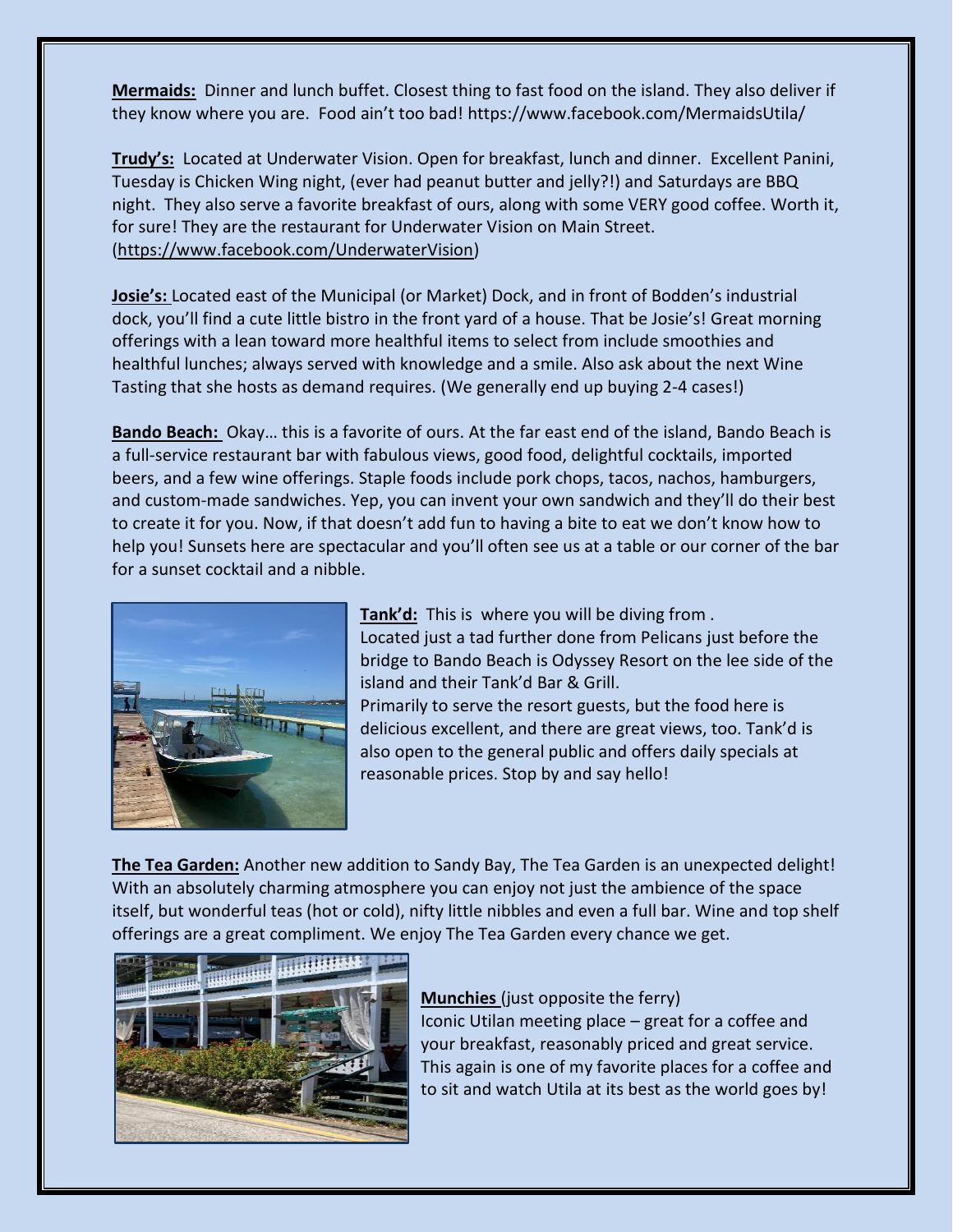**Chez Pancho** situated opposite Bay Trading you will see a small arch; this one is easy to miss. On the right-hand side, after Bushes supermarket, but the offer a great steak at a good price and many other dishes, even a plain omelet if that's what you require. Super friendly and a great price. Behind the restaurant is a DVD store, you can get any film you require, and they will download anything for you if you have a memory stick.

**Gleto** – next door to Munchies, fresh Italian "well made in Utila" ice cream – various flavours and a nice treat.

**Pizza Nut & Camillas Bakery -** Well if you fancy extremely fresh bread, baked fresh every morning, and a number of varieties you must go to Camilla's Bakery which in turn becomes the best Pizza place in Utila. This is a husband-and-wife team and totally recommend anything that you purchase here.

**Utila Chocolate Factory** – for this you need to follow the numerous signs. Great for watching chocolate being made, excellent ice creams and a beautiful seating area away from the hustle and bustle of town. They also sell numerous organic potions and lotions – a must for any visitor.

### **BARS AND NIGHTLIFE**

Expats, divers, backpackers and locals from both Utila and the mainland make up Utila' s flourishing nightlife. You can pretty much find whatever you are looking for, from a mellow romantic drink to a sunset cocktail over the water to a crazy dance party! Sunset hour is usually calm and peaceful….later in the evening most places are ready to party!

**Tranquila Bar:** A perfect spot for happy hour. Tranquila, a longtime favorite of ours and perhaps Utila' s most established waterfront bar, is the perfect place with an ocean view to watch the most amazing sunsets as well as to wander in for great parties, with fine music and a variety of cold beers and proper cocktails served by friendly and chilled bartenders! Tranquila Tuesday and daily specials. https://www.facebook.com/TranquilaBar

**Skid Row:** Under new, pleasant ownership recently and still the home of the original Guifity Challenge! Drink 4 and you will earn your Skid Row shirt – no need to wash another shirt!! Also sports on the multiple televisions scattered about. A substantial menu that will beckon you back to try something else AND you can bring your dog or a date! Party bar later in the evening. <https://www.facebook.com/SkidRowBar>

**Treetanic Bar:** Located at the Jade Seahorse Hotel, located on Cola de Mico Road, up from the ferry dock. A unique elevated wooden deck under a massive mango tree simulating an old ship, this is one of the coolest places in town and the architecture and art make it a must-see spot. Take a walk around the grounds as well – tropical gardens with very artistic surrounding created with the eclectic imagination of the owner (and lots of marbles and other fun things!) <https://www.facebook.com/Treetanic>

**Utila Brewing Company/Craft Beer!** Utila now has a craft beer bar! For those that enjoy locally made beers, this is a must do. They produce up to 4 different beers, depending on the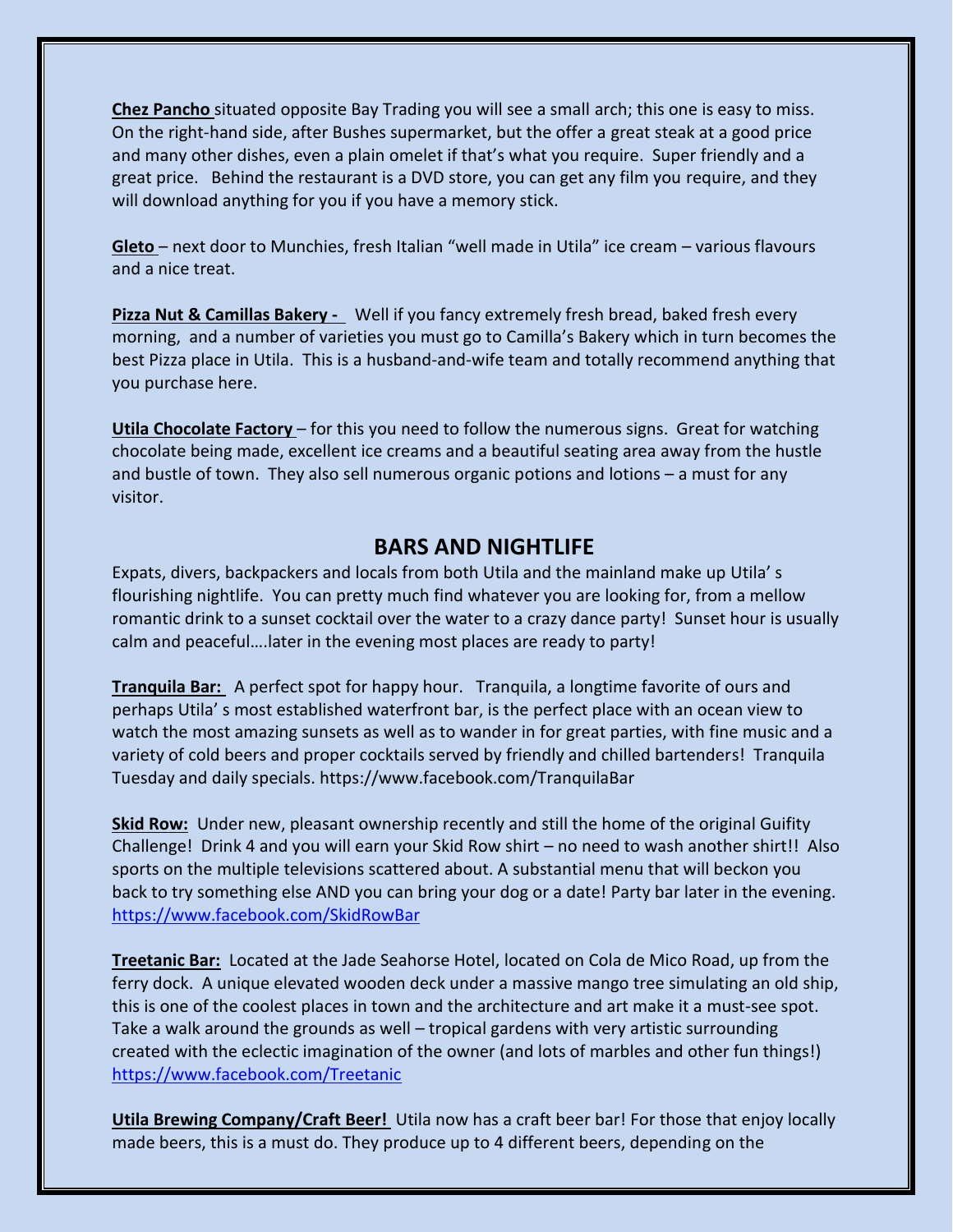ingredients available, and they are a hit with vacationers. Located east of the dock on Main Street next to Camilla's Bakery, you'll find Sam Vidler's Utila Brewing Company ready to make you feel at home. Wander on in and there ya go. Great pizza (!), burgers, etc. Ask for a California Burrito for a real taste treat!

**Bando Beach Bar:** This is where you'll find us having a sunset cocktail a number of times a week. Frankly, it is our favorite place to go. The scenery is perfect for that sunset picture you've been trying to capture, AND, some of the most interesting, well-made cocktails to be found on the island. The bar is not stocked with esoteric liquors you've never actually used, but they manage to do a lot with what they have. To say their Bloody Mary is a meal is not too far off the mark. They now also have a full kitchen in place serving a limited menu, but don't let that stop you from trying everything (We have!). No we don't have stock in this place, but we should have when we had a chance! Vanessa keeps ideas fresh, and Pat makes it work. Great longterm staff. Located on the far east end of the island, and anyone can direct you there! https://www.facebook.com/UtilaBandoBeach/

**Blue Bayou Beach Bar:** On the exact opposite end of the harbor from Bando Beach you'll find Blue Bayou Beach Bar. We have always been pleased here with this little bar that also has a kitchen. It's small enough to get to know everyone, but big enough to find a place by yourself to watch the sunset. They also have a dock bar where you can drop over the side for a quick dip, and pop back up for another beer or a bite to eat. You should check out this little slice of Utila that harkens back to days long gone by… https://www.facebook.com/BlueBayouBeachBarUtila/

**Neptune's:** Neptune's is on the opposite side of the lower lagoon, as far west as you can possibly go. Any further and you're wet. However, they run a boat hourly to ferry guest to the restaurant and bar that is the highlight of the South Shore. Look for their advertised boat landing in Blue Bayou. And the boat ride is FREE! Yay! Neptune's has a 180' dock just off of their air conditioned restaurant that allows for easy entry into the warm Caribbean waters where snorkeling is delightful. With libations ranging from shots of Crown Royal to custom made cocktails (some even with umbrellas! LOL), and a satisfying menu, Neptune's is a great way to while away a day on Utila. We go, enjoy ourselves, and recommend it. https://www.facebook.com/NeptunesAtCoralBeachVillage

**Rockies** Refreshing bar with a great and relaxed atmosphere, you feel as if you are on a different island. Jungle based – well not really but a refreshing breeze surrounded by a few houses but mainly local trees and great views. Steve and Ron run this great little bar offering all drinks, including coffee if you really want one and a small selection of really well priced snacks. Worth the 10-minute journey or take a tut tut.

# **THINGS TO DO – PLACES TO GO**

Some fun ways to spend your days when you aren't diving!

**Water Cay:** Our favorite get-away! A completely deserted island. It is pristine white sand, beckoning palm trees leaning off the shore, and surrounded by the transparent waters of the Caribbean lapping at the sand's edge. Remember to bring everything with you though, especially your camera. This is the quintessential 'Kodak Moment'. There are no services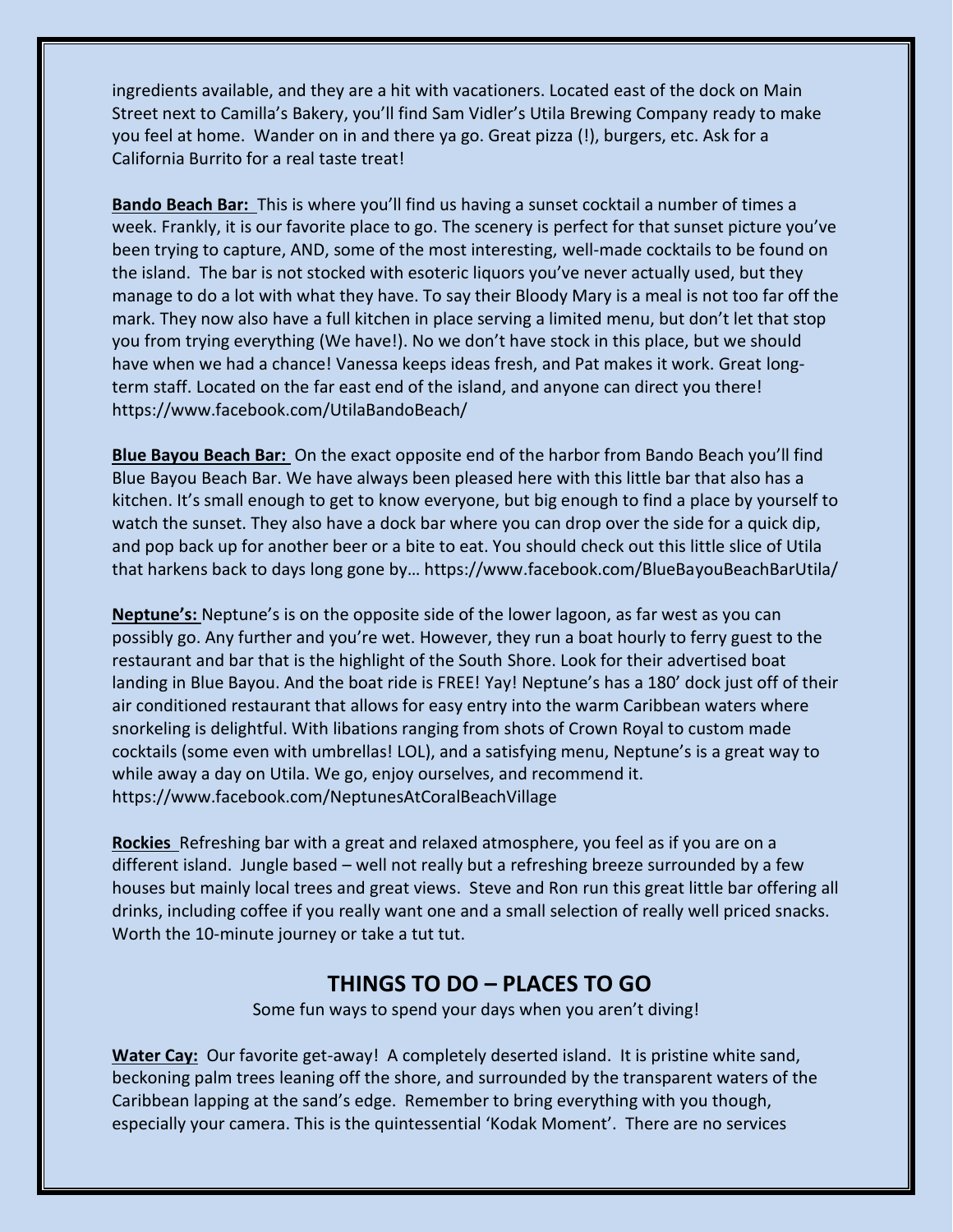available on the cay. We suggest going with Dennie at Bush's Bay Island Charters. He can be found next to Bush's Supermarket. The cost is \$15 which includes round way trip, entrance fee, hammocks, coolers and water. There are usually 2 boats a day. Contact: Capt. Dennie Owen Bush Jr @ 3145-7139 or Kirstie Jackson @ 8921-0045 Neptune's: See our note above, and don't miss this!

**Jade Seahorse:** The best description we can come up with is "Dr. Suess on Acid". Don't miss it. https://www.facebook.com/JadeSeahorse

**Iguana Station:** Their sole purpose is protecting the endemic iguana of the island of Utila, the Swamper. Go visit the breeding station and learn about this and other wildlife on the island. Located past the soccer field. http://www.utila-iguana.de/

**WSORC:** The acronym for Whale Shark & Oceanic Research Centre, is a scientific organization that is dedicated to the conservation of the whale shark, the coral reef, and the surrounding waters of Utila. Visitors or volunteers are welcomed anytime! http://wsorc.org/

**The Reef Cinema:** Patrons are allowed to bring in their own dinner to watch during the movie. Dinner and a movie, how fun is that! Movies are shown nightly at 7:30. Check out the marquee on the fence outside to see what is playing each week! https://www.facebook.com/ReefCinema/

**Horseback Riding:** Red Ridge Riding Stables provide horseback riding tours on Utila from the freshwater caves, Pumpkin Hill, along the beach or into the bush! Tours are generally available on one day's notice and run for a few hours. We can set this up for you with a phone call! https://www.facebook.com/pg/Red.Ridge.Stable/posts/

**[Utila Handmade Co-op:](https://www.facebook.com/utilahandmadecoop/?hc_ref=PAGES_TIMELINE&fref=nf)** The creative part of our community has a new showcase! The new shop will serve as a workspace for artists to use where our guests can meet the craftsmen and women who produce their gifts from Utila' s resources. This project aids the islands economy with more of the sales revenue of products staying directly with the artists. What a great way to help artists using sustainable resources for their products to support their families. By reconnecting with nature and protecting the limited resources that are unique to our tiny island, by growing and using fruits and vegetables available to us to make their products, these artists deserve and need your support.

Crafted teas, jams and jellies, dried fruits, sauces, creams, lotions, soaps, pottery and more are all available on Utila! Jewelry and artwork for your home or gifts from your visit to Utila are also available. https://www.facebook.com/utilahandmadecoop

**Bush's Bay Islands Charters:** Dennie Jr, and his wife Kirstie operate this professional charter business from the family grocery store on Main Street. We do recommend them and our guests have never reported being disappointed with them or their service. Our choice for doing a Whale Shark Watch or a trip to Water Cay or Cayos Cochinos.

Contact: Capt. Dennie Owen Bush Jr @ 3145-7139 or Kirstie Jackson @ 8921-0045 and tell 'em Tony & Jo sent ya! http://bayislandcharters.com/

**SunBliss Charters:** Another locally owned charter company that specializes in sea-based charters, Junior and Lori can help you with everything from a day on Water Cay to private trips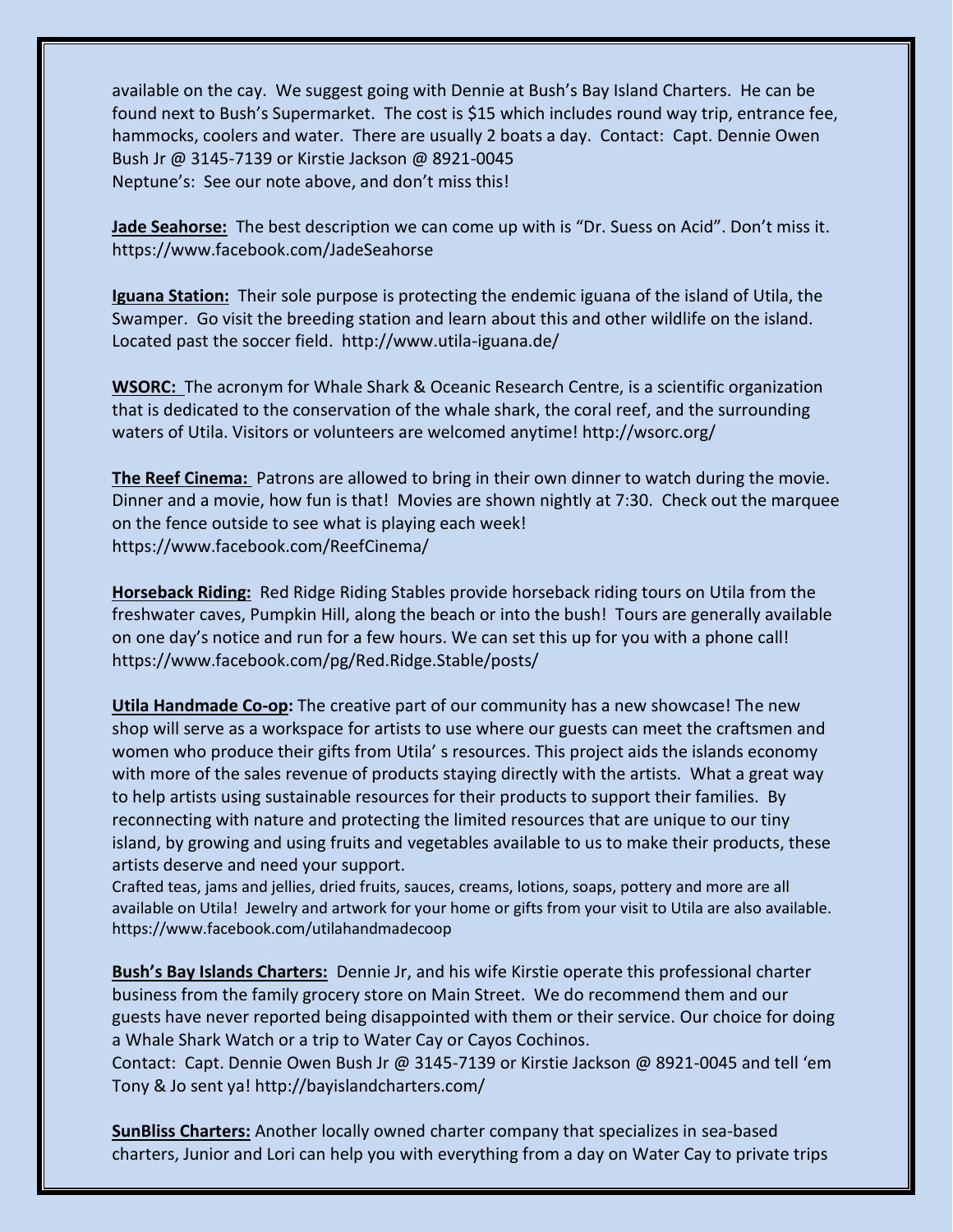around the island, and Day Trips to Cayos Cochinos. They're located east of the dock. <https://www.facebook.com/sunblisstoursutila/>Give them a call at 3343-1528

**Bay Island Air Charters:** Undoubtedly the most used of all charter flight companies available to us is Troy Bodden Jr.'s service. Reasonable pricing, comfortable aircraft, unblemished safety record, and the freedom to book when you want for where you want. We use them regularly and recommend them. Many, many of our guests take advantage of this service. www.bayislandsaircharters.com

**Kanahau:** Located on the White Road going to Pumpkin Hill, Kanahua is a serious research facility located on Utila. Concerned with the biodiversity of Utila, this research station is staffed by PhDs and volunteers who have ongoing projects on both the fauna and flora found on Utila. Always happy to share what they're doing this is a wonderful way to spend a day and learn more about this island we call home. https://www.kanahau.com/

### **SNORKELING**

Utila is known as a SCUBA dive destination, but it also has great snorkeling right from the shore or via boat. The Bay Islands are the continuation of the second largest living reef system in the world, the Great Western Barrier Reef, so it's no surprise that the ocean takes center stage. The diving and snorkeling are superb, very accessible, and extremely inexpensive compared to other locations. Utila is indeed blessed with warm Caribbean waters, great underwater visibility, a rich and varied coral fringing reef, offshore mounds and coral heads, populated with an abundance of reef fish, sponges, lobsters, turtles, dolphins and many varieties of rays. With over 60 different scuba diving sites to choose from, including caves and numerous wrecks (such as the famous Haliburton), scuba diving is always interesting and never crowded. But if you are not a diver, you can still take advantage of the great snorkeling around. Many of the dive sites begin at 15 feet, thus making it easy for snorkelers to enjoy the natural splendors of the underwater world. There is always the chance of seeing dolphins, manta rays and many of the other large pelagic creatures that inhabit the Caribbean, including of course, the largest of them all, the whale shark. With the extensive macro life, it is a photographer and videographer's dream!

**Please Note:** Our coral reef is *ALIVE*! Any time you touch or step on it, you basically are killing it. Though it makes it difficult to completely avoid stepping on it when you have to walk out into the ocean, we do suggest that you just try and get on your belly and swim as soon as possible and avoid standing on the bottom when possible (unless it is sand of course!)

**Boat Snorkeling:** Most dive shops will welcome you on their dive boat. Check at local shops to find out what days they will be at one of the shallower sites suitable for snorkeling. Expect a small boat fee for this service.

**Shore Snorkeling:** Some of our houses have excellent snorkeling right in front of the property. Key Lime Casa is one of them! Here are some of our other favorites!

**Blue Bayou** - Located in front of Coral View Resort. They have a great double story dock and charge a small fee of about \$2.00 to use their facility. If you buy drinks or snacks when the bar